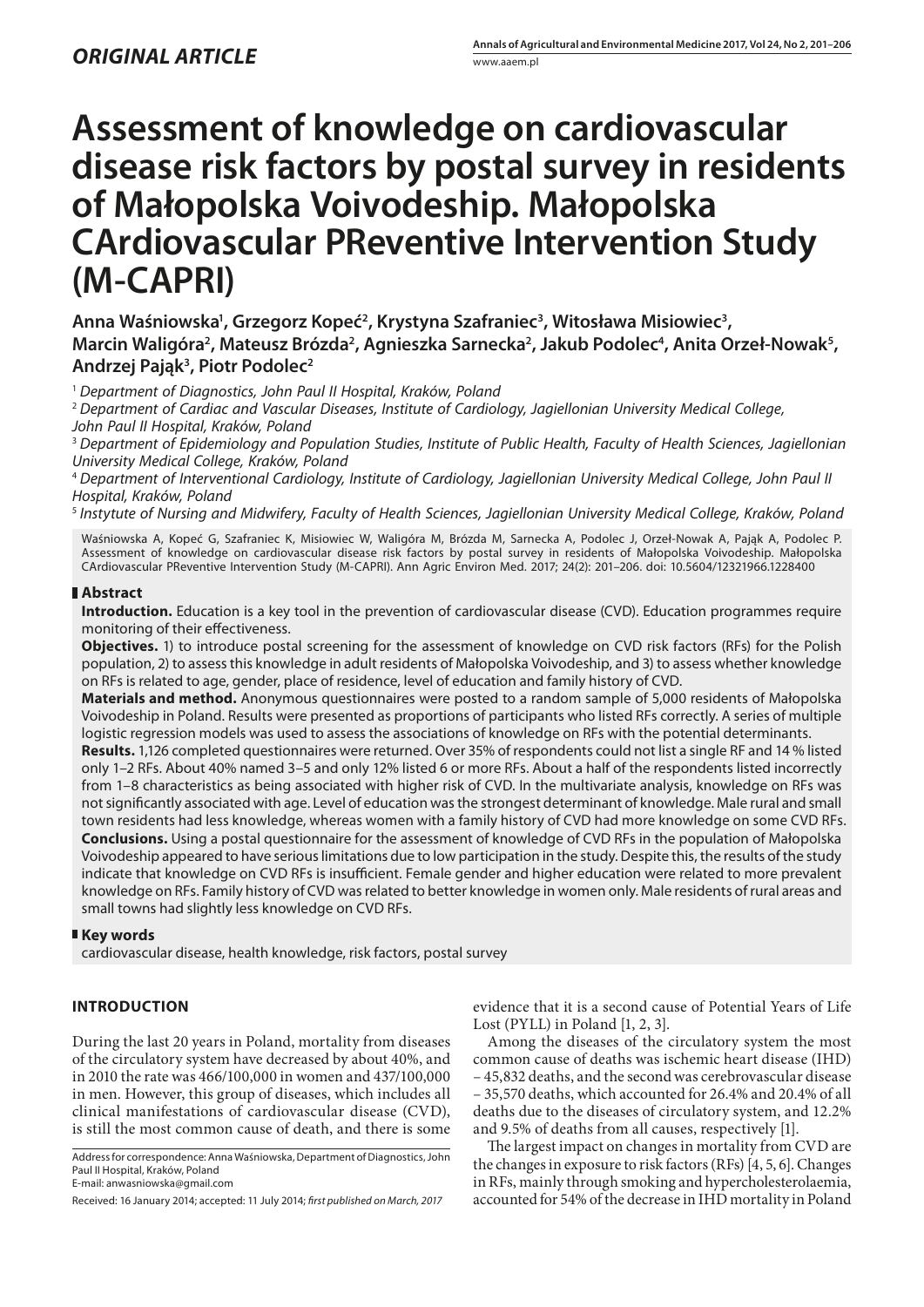which occurred in 1991–2005 [7]. The Fifth Joint Task Force of the European Society of Cardiology and Other Societies on Cardiovascular Disease Prevention in Clinical Practice postulate that prevention methods which aim to reduce exposure to RFs, have the greatest potentials for controlling CVDs [4]. CVD prevention is based on two strategies: population strategy and high-risk strategy. Population strategy aims to the influence general population, i.e. both patients and healthy persons, regardless of whether they are at high or low risk. The high-risk strategy includes activities that identify people at high risk of CVD and provide them with appropriate care. Population strategy includes activities such as health promotion, health education, legislation, production, distribution and promotion of healthy food, facilitating access to sports and recreation activities, and improving access to medical diagnostics and treatment [4, 8, 9].

Education is particularly important component of high risk strategy and should be one of the main activities in every CVD prevention programme. At the population level, education requires monitoring of its effectiveness. To introduce monitoring, a method is needed which allows assessment of the knowledge on CVD risk and the possibility of its reduction. For the population studied, knowledge can be estimated by using various forms of screening survey ('door to door', out-patient clinic visits, telephone surveys, email surveys, etc.). Postal survey was used widely for this purpose [10, 11, 12, 13, 14, 15, 16, 17]. One of the disadvantages of this type of survey is low control over participation. However, many studies reached a participation rate of over 60%, and some studies even over 80% [13, 14, 15, 16, 17]. Despite the unquestionable advantage of postal survey, which is particularly important in countries with a low budget for research, it's simplicity and low costs, no attempts have been made in Poland to assess the state of knowledge on CVD prevention using this method.

### **OBJECTIVES**

The aims of the study were:

- 1)to introduce postal screening for the assessment of knowledge on CVD RFs for Polish population;
- 2)to assess this knowledge in adult residents of Małopolska Voivodeship;
- 3)to assess whether knowledge on RFs is related to age, gender, place of residence, level of education and family history of CVD.

## **MATERIALS AND METHOD**

The presented study was carried out as part of a baseline observation in the project 'Małopolska CArdiovascular PReventive Intervention Study (M-CAPRI)'.

The study sample comprised 5,000 men and women aged 18 years or older, selected by simple random sampling from the registry of Małopolska Voivodeship residents. The sample selected had very similar distribution by gender and age with the population of the Małopolska Voivodeship. A standard questionnaire was sent by post to the participants of the study, and included a letter from the Voivodeship Specialist for Cardiology which explained the rationale of the study. Participants were asked to anonymously complete

the questionnaire and return it in the enclosed addressed envelope. Participants did not bear the costs of posting. Knowledge of CVD RFs was assessed by using a set of two questions which was a modification of the questionnaire used in the study on the effectiveness of the National Programme of Primary Prevention [18]. The first question allowed assessment of whether a respondent was familiar with the term 'risk factor' (RF); the second was an open question in which the participant was asked to list all known RFs. The answers were coded using a standard coding system. Results were presented as percentages of correct answers by gender, age group, education (primary, secondary, university degree), place of residence (Krakow, town, village), and by family history of CVD. Percentages were age-standardized using weights calculated for the sample selected. Significance of the differences in proportions was assessed by chi<sup>2</sup> test. A series of multiple logistic regression models was used to assess the associations of knowledge on each RF separately with the potential determinants. In these models, each participant's age was entered as a continuous variable. Education, place of residence and family history of CVD were all entered as categorical variables. Statistical significance was accepted at the level p <0.05. All analyses were conducted with Statistica PL ver. 10.

#### **RESULTS**

Participation in the study is presented in Table 1. Of the 5,000 people to whom the questionnaire was sent, 1,150 replied. 24 questionnaires were returned blank or with missing data on gender or age. Finally, the analysis included 1,126 persons (22.5% of the initial sample) aged 18–79. Participation was higher among women compared to men, 26 % and 19 %, respectively ( $p \le 0.001$ ). Both in men and in women, participation was higher in the older age groups (p for trend  $< 0.001$ ).

**Table 1.** Participation in the study by sex and age group

| Age            |      | Women |         |      | Men |         | Total |      |         |  |
|----------------|------|-------|---------|------|-----|---------|-------|------|---------|--|
| groups         | Ν    | n     | $\%$    | N    | n.  | %       | N     | n    | $\%$    |  |
| $18 - 19$      | 95   | 17    | 17.9    | 111  | 13  | 11.7    | 206   | 30   | 14.6    |  |
| $20 - 24$      | 267  | 60    | 22.5    | 271  | 42  | 15.5    | 538   | 102  | 19.0    |  |
| $25 - 29$      | 268  | 49    | 18.3    | 280  | 28  | 10.0    | 548   | 77   | 14.1    |  |
| $30 - 34$      | 269  | 47    | 17.5    | 269  | 36  | 13.4    | 538   | 83   | 15.4    |  |
| $35 - 39$      | 249  | 59    | 23.7    | 237  | 36  | 15.2    | 486   | 95   | 19.5    |  |
| $40 - 44$      | 216  | 56    | 25.9    | 236  | 36  | 15.3    | 452   | 92   | 20.4    |  |
| $45 - 49$      | 185  | 49    | 26.5    | 193  | 32  | 16.6    | 378   | 81   | 21.4    |  |
| $50 - 54$      | 209  | 47    | 22.5    | 224  | 40  | 17.9    | 433   | 87   | 20.1    |  |
| $55 - 59$      | 258  | 71    | 27.5    | 219  | 53  | 24.2    | 477   | 124  | 26.0    |  |
| $60 - 64$      | 216  | 85    | 39.4    | 203  | 50  | 24.6    | 419   | 135  | 32.2    |  |
| $65 - 69$      | 154  | 69    | 44.8    | 123  | 53  | 43.1    | 277   | 122  | 44.0    |  |
| $70 - 74$      | 131  | 44    | 33.6    | 85   | 36  | 42.4    | 216   | 80   | 37.0    |  |
| $>=75$         | 23   | 10    | 43.5    | 9    | 8   | 88.9    | 32    | 18   | 56.3    |  |
| Total          | 2540 | 663   | 26.1    | 2460 | 463 | 18.8    | 5000  | 1126 | 22.5    |  |
| p for<br>trend |      |       | < 0.001 |      |     | < 0.001 |       |      | < 0.001 |  |

N – No. of residents of Małopolska Voivodeship to whom questionnaires were sent

n – No. of residents of Małopolska Voivodeship who returned questionnaires which were accepted for analysis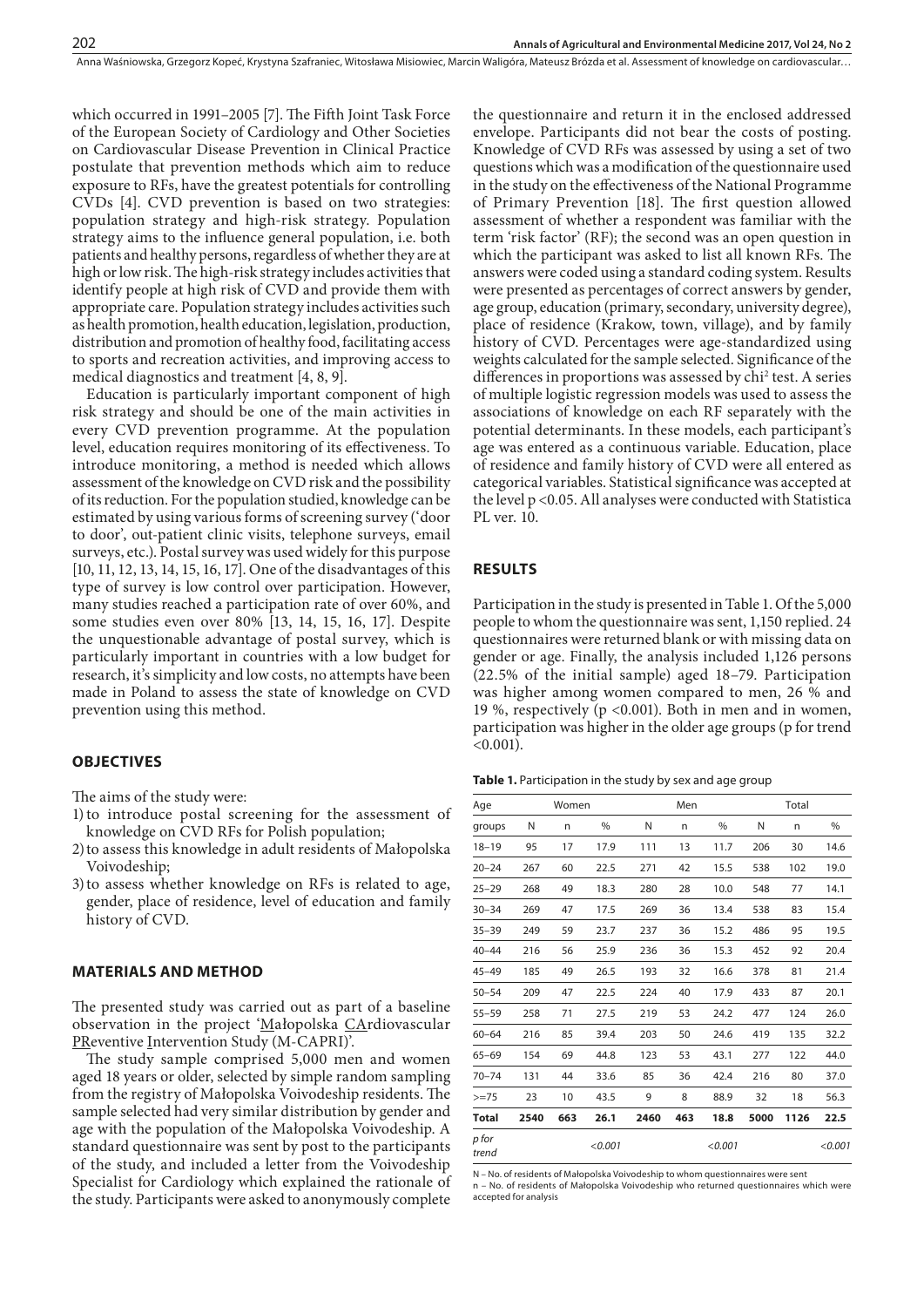About 36 % of respondents could not list a single CVD RF, 14 % listed only 1–2 RFs correctly and 39% named 3–5 factors. Only 12% listed 6 or more RFs, including 3 persons who listed the maximum of 9 RFs. In addition, 46% of respondents listed incorrectly 1–8 characteristics as being associated with higher risk of CVD. Smoking was the most commonly recognized RF (46% of respondents), followed by chronic stress (37%), low physical activity (36%), poor diet (34%) and obesity (33%). Hypertension was mentioned less frequently, (27%) and only 13% of respondents mentioned high level of total blood cholesterol. Knowledge on LDL-cholesterol was much lower – only 3% of respondents indicated it as CVD RF, and only a few persons mentioned low concentration of HDL-cholesterol. Diabetes and alcohol consumption were recognized even less frequently than high cholesterol (11% each). One person mentioned that lack of vaccination against influenza may increase CVD risk.

The percentage of respondents who had knowledge of the CVD RFs is shown in Tables 2 and 3 by age, gender, education, place of residence and family history of cardiovascular disease. Compared to men, women were more likely to indicate hypertension (31.5% and 21.2%, respectively; p<0.001), high cholesterol (15.7% and 8.6%, respectively; p<0.001), obesity and overweight (36.2% and 29%, respectively; p <0.05) and low physical activity (39.4% and 32.4%, respectively; p <0.05). In men, knowledge of CVD RFs was not associated with age. In women, there were significant differences in knowledge on obesity, unhealthy diet, low physical activity and chronic stress by age group, although no clear trend with age was found.

There were significant differences in knowledge on RFs by education, with the highest proportion of participants who had knowledge in the group with university education. Urban males (residents of Krakow and small towns) had better

Table 2. Percent of persons having knowledge on CVD risk factors by gender and age group

|                       | Women                                    |      |                            |           |                                     |       |           | Men  |                    |           |       |      |  |
|-----------------------|------------------------------------------|------|----------------------------|-----------|-------------------------------------|-------|-----------|------|--------------------|-----------|-------|------|--|
| CVD risk factors      | Age group                                |      |                            |           |                                     | Total | Age group |      |                    |           | Total |      |  |
|                       | $35 - 54$<br>P<br>$18 - 34$<br>$55 - 79$ |      | $\%$<br>Age standardized % |           | $18 - 34$<br>$35 - 54$<br>$55 - 79$ |       | P         | $\%$ | Age standardized % |           |       |      |  |
| Hypertension          | 28.3                                     | 36.0 | 30.1                       | <b>NS</b> | 31.5                                | 31.5  | 17.6      | 22.9 | 22.0               | <b>NS</b> | 21.2  | 20.7 |  |
| High level of TC      | 14.5                                     | 17.1 | 15.4                       | <b>NS</b> | 15.7                                | 15.6  | 4.2       | 8.3  | 11.5               | <b>NS</b> | 8.6   | 7.6  |  |
| <b>Diabetes</b>       | 12.7                                     | 14.2 | 9.7                        | <b>NS</b> | 11.9                                | 12.3  | 5.0       | 8.3  | 10.5               | <b>NS</b> | 8.4   | 7.7  |  |
| Obesity or overweight | 38.7                                     | 41.7 | 30.5                       | < 0.05    | 36.2                                | 37.2  | 23.5      | 34.0 | 28.5               | <b>NS</b> | 28.9  | 28.6 |  |
| Unhealthy diet        | 37.6                                     | 42.2 | 28.3                       | < 0.01    | 35.1                                | 36.3  | 30.3      | 36.1 | 29.5               | <b>NS</b> | 31.7  | 32.2 |  |
| Alcohol               | 15.0                                     | 9.5  | 11.8                       | <b>NS</b> | 11.9                                | 12.2  | 8.4       | 10.4 | 10.0               | <b>NS</b> | 9.7   | 9.5  |  |
| Smoking               | 47.4                                     | 48.3 | 40.9                       | <b>NS</b> | 44.9                                | 45.7  | 38.7      | 50.7 | 42.5               | <b>NS</b> | 44.1  | 44.0 |  |
| Low physical activity | 43.4                                     | 46.4 | 31.5                       | < 0.01    | 39.4                                | 40.8  | 26.9      | 36.1 | 33.0               | <b>NS</b> | 32.4  | 31.8 |  |
| Chronic stress        | 36.4                                     | 51.2 | 30.5                       | < 0.001   | 38.6                                | 39.6  | 34.5      | 33.3 | 34.5               | <b>NS</b> | 34.1  | 34.1 |  |

**Table 3.** Percent of persons having knowledge on CVD risk factors by level of education, place of residence and family history of CVD

|                       | Education |           |            |           |       | Place of residence |        |           |      | Family history of CVD |           |  |
|-----------------------|-----------|-----------|------------|-----------|-------|--------------------|--------|-----------|------|-----------------------|-----------|--|
| CVD risk factors      | primary   | secondary | university | P         | rural | small town         | Kraków | P         | yes  | no                    | P         |  |
|                       |           |           |            |           |       | Men                |        |           |      |                       |           |  |
| Hypertension          | 16.8      | 17.2      | 31.9       | < 0.01    | 17.0  | 22.3               | 25.9   | <b>NS</b> | 24.3 | 18.9                  | <b>NS</b> |  |
| High level of TC      | 6.4       | 4.5       | 16.3       | < 0.001   | 4.4   | 9.6                | 13.4   | < 0.05    | 10.3 | 7.4                   | <b>NS</b> |  |
| <b>Diabetes</b>       | 6.4       | 3.2       | 17.8       | < 0.001   | 4.4   | 6.4                | 17.3   | < 0.001   | 11.2 | 6.2                   | <b>NS</b> |  |
| Obesity or overweight | 21.4      | 25.5      | 42.2       | < 0.001   | 30.3  | 36.2               | 44.4   | < 0.05    | 32.2 | 27.0                  | <b>NS</b> |  |
| Unhealthy diet        | 26.6      | 31.2      | 39.3       | <b>NS</b> | 30.7  | 37.6               | 38.9   | < 0.05    | 31.3 | 33.2                  | <b>NS</b> |  |
| Alcohol               | 8.7       | 9.6       | 11.1       | <b>NS</b> | 11.9  | 12.8               | 11.1   | <b>NS</b> | 9.8  | 9.8                   | <b>NS</b> |  |
| Smoking               | 38.2      | 42.7      | 51.9       | <b>NS</b> | 38.3  | 49.5               | 48.9   | < 0.05    | 47.7 | 41.4                  | <b>NS</b> |  |
| Low physical activity | 20.8      | 32.5      | 46.7       | < 0.001   | 23.0  | 38.9               | 37.8   | < 0.01    | 35.0 | 31.2                  | <b>NS</b> |  |
| Chronic stress        | 27.8      | 30.6      | 47.4       | < 0.001   | 30.8  | 32.5               | 41.7   | <b>NS</b> | 36.5 | 33.2                  | <b>NS</b> |  |
|                       |           |           |            |           |       | Women              |        |           |      |                       |           |  |
| Hypertension          | 14.4      | 32.6      | 40.6       | < 0.001   | 29.1  | 30.7               | 36.1   | <b>NS</b> | 34.9 | 27.6                  | < 0.05    |  |
| High level of TC      | 7.5       | 14.9      | 21.3       | < 0.01    | 14.9  | 15.1               | 17.2   | <b>NS</b> | 16.5 | 14.8                  | <b>NS</b> |  |
| <b>Diabetes</b>       | 6.2       | 11.5      | 15.8       | < 0.05    | 10.3  | 11.9               | 13.9   | <b>NS</b> | 13.2 | 10.3                  | <b>NS</b> |  |
| Obesity or overweight | 17.8      | 32.6      | 50.4       | < 0.001   | 30.3  | 36.2               | 44.4   | < 0.01    | 38.1 | 34.1                  | <b>NS</b> |  |
| Unhealthy diet        | 19.2      | 31.8      | 47.6       | < 0.001   | 30.7  | 37.6               | 38.9   | <b>NS</b> | 37.3 | 32.8                  | <b>NS</b> |  |
| Alcohol               | 6.2       | 10.7      | 16.5       | < 0.01    | 11.9  | 12.8               | 11.1   | <b>NS</b> | 12.4 | 11.4                  | <b>NS</b> |  |
| Smoking               | 24.7      | 42.5      | 58.7       | < 0.001   | 38.3  | 49.5               | 48.9   | < 0.05    | 48.9 | 40.3                  | < 0.05    |  |
| Low physical activity | 19.2      | 33.7      | 56.7       | < 0.001   | 36.0  | 42.2               | 41.1   | <b>NS</b> | 42.2 | 36.2                  | <b>NS</b> |  |
| Chronic stress        | 21.2      | 33.3      | 54.3       | < 0.001   | 33.3  | 44.0               | 40.6   | < 0.05    | 41.0 | 35.9                  | <b>NS</b> |  |
|                       |           |           |            |           |       |                    |        |           |      |                       |           |  |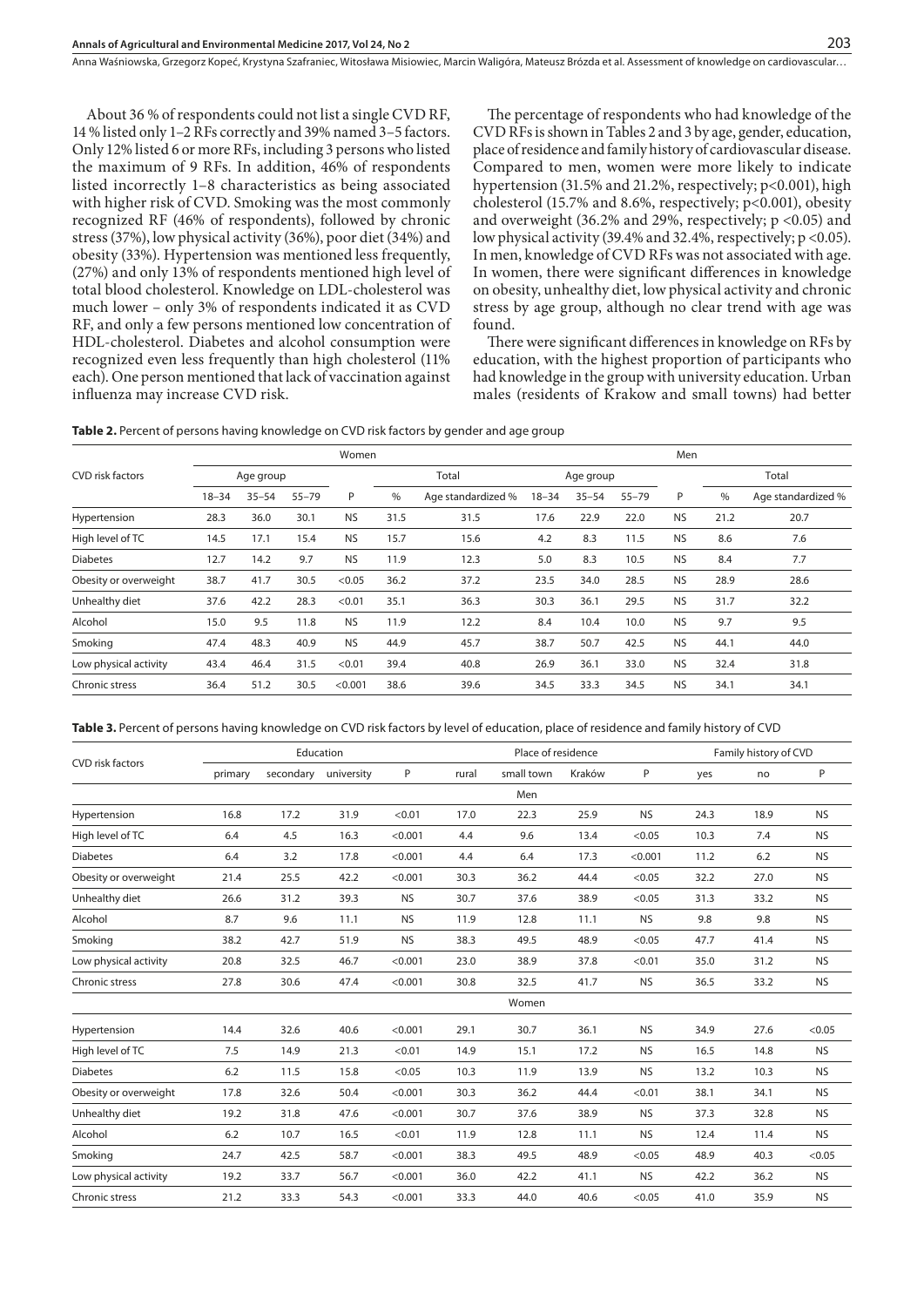knowledge on RFs than rural males. With the exception to overweight, smoking and chronic stress, differences in knowledge on RFs by place of residence were not significant in women. Family history of CVD was associated with knowledge on hypertension and smoking in women only (Tab. 3).

In the multivariate analysis, which included age, education, place of residence and family history of CVD, knowledge on RFs was not significantly associated with age, in both men and in women. In both genders, the most significant determinant of knowledge on RFs was the level of education. On average, women with university education were 3–5 times more likely to have knowledge on RFs, compared to women with primary education, and women with secondary education were 2–3 times more likely to have knowledge on RFs than women with primary education. However, the relationship was not significant for knowledge on diabetes and alcohol consumption. In men, a higher level of education was also associated with increased odds of knowledge on RFs. Nevertheless, compared to women, the relationship was weaker. Compared to men with primary education, men with secondary education had better knowledge on low physical activity only. Men with university education were more than twice as likely to have knowledge on high blood pressure, overweight and obesity, low physical activity and chronic stress, than men with primary education. Similar average estimates of the odds ratio were confirmed for high cholesterol and diabetes, but these relations were not statistically significant. In men, there was no significant relationship between having a university education and indication on unhealthy diet, high consumption of alcohol and smoking as RFs for CVD. In both genders, place of residence had little effect on knowledge on RFs. Significant results on diabetes and unhealthy diet were found only in men. Compared to male residents of Krakow, men living in small towns and villages knew less frequently that diabetes is an RF. Men living in villages were less likely than male residents of Krakow to know that an unhealthy diet is a CVD RF. In women, there was no significant association between place of residence and knowledge on RFs. Women with a family history of CVD were more likely to know that high blood pressure, unhealthy diet, smoking, low physical activity and chronic stress, increase the risk of CVD. Relation between family history of CVD and knowledge on other RFs was not significant. There was no significant association between family history of CVD and knowledge on CVD RFs in men. (Tab. 4).

## **DISCUSSION**

Using a postal questionnaire sent only once to study participants, without any reminder, appeared to have serious limitations for the assessment of knowledge of CVD RFs in the population of Małopolska Voivodeship. Despite the random selection of the study sample, the low participation rate does not allow acceptance of the results as being representative for the general population. This

**Table 4.** Adjusted for covariates odds ratio for having knowledge on CVD risk factors by education, place of residence and family history of CVD

|                         |                                         | Education               | Place of residence  | Family history of CVD   |                                    |  |
|-------------------------|-----------------------------------------|-------------------------|---------------------|-------------------------|------------------------------------|--|
| <b>CVD</b> risk factors |                                         | OR (95% CI)             | OR (95% CI)         | OR (95% CI)             |                                    |  |
|                         |                                         |                         | Men                 |                         |                                    |  |
|                         | Secondary <sup>1</sup>                  | University <sup>1</sup> | Rural <sup>2</sup>  | Small town <sup>2</sup> | Family history of CVD <sup>3</sup> |  |
| Hypertension            | $1.04(0.57 - 1.89)$                     | $2.26(1.22 - 4.16)$     | $0.90(0.48 - 1.70)$ | $1.03(0.57 - 1.86)$     | $1.37(0.86 - 2.19)$                |  |
| High level of TC        | $0.61(0.22 - 1.67)$                     | 2.35 (0.99-5.56)        | $0.50(0.19 - 1.35)$ | $0.94(0.42 - 2.09)$     | $1.23(0.62 - 2.44)$                |  |
| <b>Diabetes</b>         | $0.43(0.14 - 1.35)$                     | 2.21 (0.88-5.48)        | $0.36(0.14 - 0.98)$ | $0.39(0.16 - 0.94)$     | 1.94 (0.94-3.99)                   |  |
| Obesity or overweight   | $1.19(0.70 - 2.04)$<br>2.42 (1.38-4.24) |                         | $0.84(0.47 - 1.48)$ | $0.84(0.49 - 1.44)$     | $1.25(0.82 - 1.90)$                |  |
| Unhealthy diet          | $1.03(0.62 - 1.70)$                     | $1.28(0.74 - 2.20)$     | $0.53(0.30 - 0.92)$ | $0.80(0.47 - 1.34)$     | $0.90(0.60 - 1.37)$                |  |
| Alcohol                 | $1.02(0.47 - 2.22)$                     | $1.15(0.50 - 2.67)$     | $0.73(0.30 - 1.76)$ | $1.03(0.47 - 2.29)$     | $0.93(0.50 - 1.75)$                |  |
| Smoking                 | $1.10(0.69 - 1.74)$                     | $1.50(0.90 - 2.51)$     | $0.68(0.40 - 1.15)$ | $0.97(0.59 - 1.61)$     | $1.21(0.82 - 1.78)$                |  |
| Low physical activity   | 1.78 (1.06-2.99)                        | 3.22 (1.84-5.64)        | $0.88(0.50 - 1.56)$ | $1.56(0.92 - 2.65)$     | $1.11(0.74 - 1.69)$                |  |
| Chronic stress          | $1.11(0.68 - 1.83)$                     | 2.13 (1.24-3.63)        | $0.90(0.52 - 1.56)$ | $0.84(0.50 - 1.42)$     | $1.20(0.80 - 1.79)$                |  |
|                         |                                         |                         | Women               |                         |                                    |  |
|                         | Secondary <sup>1</sup>                  | University <sup>1</sup> | Rural <sup>2</sup>  | Small town <sup>2</sup> | Family history of CVD <sup>3</sup> |  |
| Hypertension            | 3.26 (1.87-5.69)                        | 4.89 (2.74-8.74)        | $0.97(0.63 - 1.50)$ | $0.87(0.56 - 1.34)$     | $1.47(1.02 - 2.11)$                |  |
| High level of TC        | $2.43(1.15 - 5.12)$                     | 3.86 (1.80-8.24)        | $1.08(0.62 - 1.87)$ | $0.95(0.55 - 1.65)$     | $1.20(0.76 - 1.90)$                |  |
| <b>Diabetes</b>         | $2.03(0.89 - 4.66)$                     | $2.85(1.23 - 6.61)$     | $0.82(0.44 - 1.52)$ | $0.89(0.49 - 1.62)$     | $1.51(0.90 - 2.53)$                |  |
| Obesity or overweight   | $2.18(1.29 - 3.66)$                     | $4.36(2.55 - 7.46)$     | $0.69(0.45 - 1.06)$ | $0.79(0.52 - 1.21)$     | $1.39(0.97 - 1.98)$                |  |
| Unhealthy diet          | $1.73(1.04 - 2.87)$                     | $3.28(1.95 - 5.53)$     | $0.84(0.54 - 1.29)$ | $1.04(0.68 - 1.60)$     | $1.54(1.08 - 2.20)$                |  |
| Alcohol                 | $1.85(0.83 - 4.15)$                     | $3.27(1.45 - 7.37)$     | $1.38(0.73 - 2.59)$ | $1.32(0.71 - 2.47)$     | $1.20(0.72 - 2.00)$                |  |
| Smoking                 | $2.10(1.31 - 3.35)$                     | $4.03(2.45 - 6.61)$     | $0.82(0.54 - 1.24)$ | $1.15(0.76 - 1.75)$     | $1.72(1.21 - 2.43)$                |  |
| Low physical activity   | $1.95(1.18 - 3.23)$                     | $5.25(3.10-8.87)$       | $1.11(0.72 - 1.71)$ | $1.24(0.80 - 1.90)$     | 1.72 (1.20-2.46)                   |  |
| Chronic stress          | $1.72(1.05 - 2.82)$                     | 4.19 (2.51-6.98)        | $0.97(0.63 - 1.49)$ | $1.35(0.89 - 2.07)$     | $1.51(1.06 - 2.15)$                |  |

1 reference group – primary education

<sup>2</sup> reference group – residents of Kraków

<sup>3</sup> reference group – no family history of CVD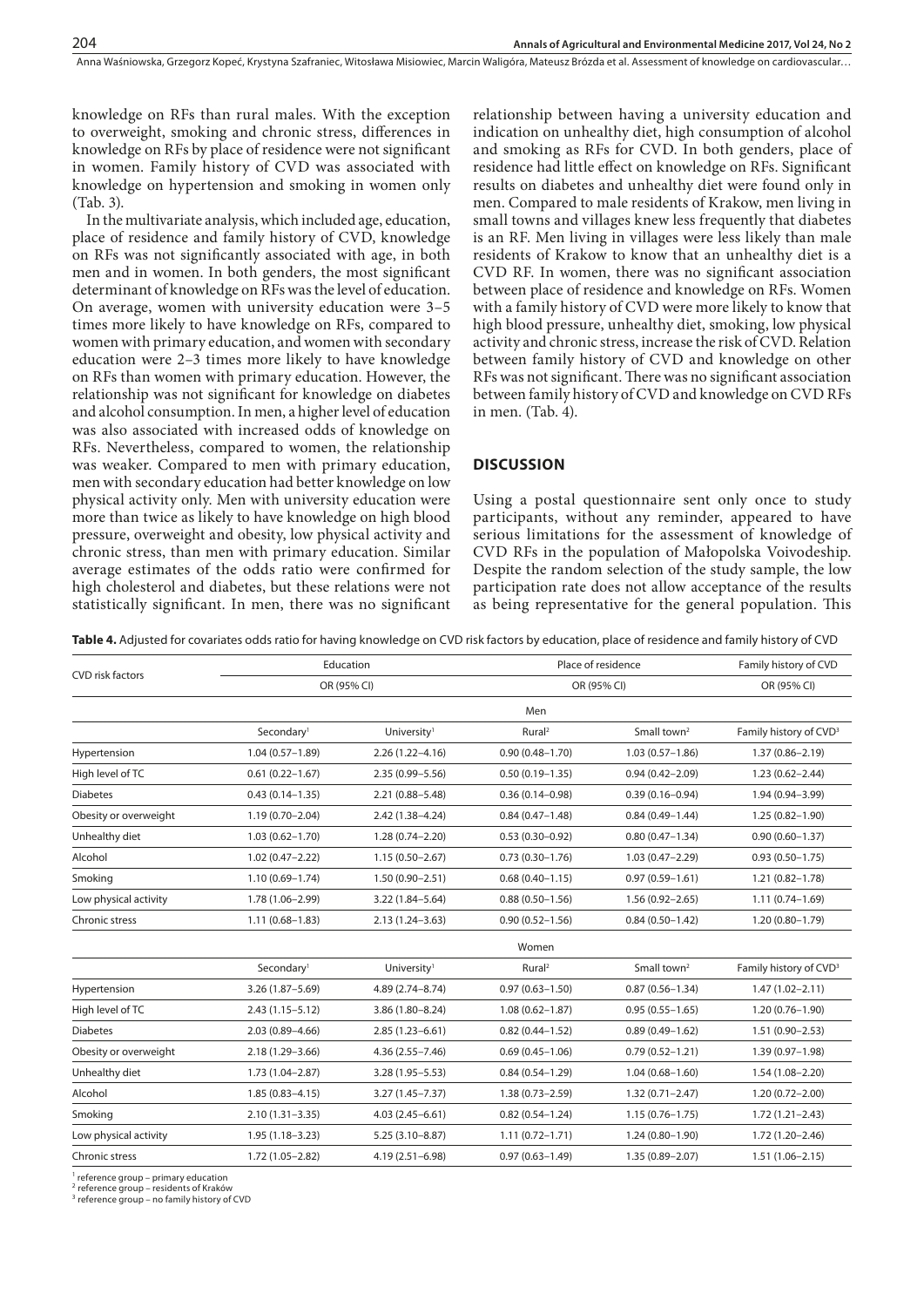applies especially to the younger age groups, but participation of about 40%, which occurred in respondents aged over 60, is also unsatisfactory. The inhabitants of Malopolska Voivodeship were not ready to cooperate in research which could provide knowledge to allow the making of strategy to control CVD (the leading cause of death) more effective. Although efforts were undertaken to limit the influence of disparities in participation between the age groups by using a standardization procedure, respondents differed from the population of Malopolska Voivodeship in the distribution by education group and place of residence (urban vs. rural) [1]. In some studies in which a postal survey was used in other countries, the participation rate was also low [10, 11, 12], but in many other studies participation exceeded 60% or even 80% [13, 14, 15, 16, 17]. However, in the latter studies, one or more reminder or other techniques were used to increase the response rate. The use of such techniques was not possible in the presented study due to the anonymous participation. However, it is unlikely that application of such methods would have increased participation to a level which would assure that the results could be regarded as representative for the general population. Despite this, in future studies, resignation from anonymous data collection could be considered, but it seems that there is a need to develop other, more reliable methods than postal survey for the assessment of knowledge on health problems in Poland.

The applied questionnaire allowed verification of the level of knowledge on CVD RFs on a high level of operability, i.e participants were asked to list RFs without giving them several possible answers to chose from. It is obvious that the percentage of people who listed RFs correctly was lower than that obtained in studies in which respondents could select correct answers from a pre-prepared list of RFs. However, it is still possible that the estimates obtained are lower than the true numbers for the general population of Małopolska Voivodeship. The results of the WOBASZ and POLKARD projects in which the method of direct interview was used and higher participation rates were achieved, indicated that the knowledge on CVD RFs is more prevalent. In the WOBASZ project, in which the knowledge on CVD RFs was not assessed at a high level of operability, over 60% of respondents correctly identified that heart attack and stroke are main complications of hypertension [19]. However, it should be noted that besides the outcomes on hypertension, knowledge on CVD prevention among respondents of the WOBASZ study were rated critically, similar to findings from some Polish and foreign studies in which the knowledge was examined among the general population [20, 21]. In the POLKARD study, conducted in patients of 66 general practice clinics and in which questionnaire similar to our study was used, the percentages of patients who indicated RFs correctly were also higher, with the sole exception of diabetes [18]. The differences between the presented results and the results of the POLKARD study can also be explained by the fact that clinic patients have hypertension or hypercholesterolemia more frequently, and more often have a history of myocardial infarction or stroke, compared to the general population [22]. The current results are similar to those obtained in a study of adults at a young age – The CARDIA Study in the USA, where knowledge on CVD RFs was assessed at a similar level of operability [23].

Despite limitations in the interpretation of the presented results due to low participation, there is the intriguing finding

that more than one-third of the respondents could not name a single RF, and depending on the RF, only 1% – 46% of respondents could name them correctly. The information that RFs which are modifiable and require qualified medical assistance, such as hypercholesterolaemia, hypertension and diabetes, were rarely listed seems worrying. On the other hand, stress was mentioned quite often as CVD RF, a finding that should be interpreted critically. It is unlikely that more than one-third of respondents could have accurate knowledge about the risks of chronic psychosocial stress corresponding with the present state of knowledge [24]. Assigning importance to the role of 'stress' can be considered rather as a factor which deflects attention from the essential problems of prevention, similar to the other characteristics listed incorrectly as CVD RFs by 46% of respondents. Although the percentages of people who had knowledge on RFs should be interpreted with the considerable reservations, including all concerns mentioned above, the results on determinants of knowledge on CVD RFs seem to be more reliable. Observations on the relation between the knowledge on CVD prevention and education or the family history of cardiovascular disease, was also found in other studies, including Polish studies [19, 25, 26, 27]. Also, it is plausible that more educated people have better knowledge on RFs and that women with a family history of CVD are more likely to experience counseling on CVD RFs, as well as that men from Krakow tend to have more knowledge than men from small towns and villages. As a consequence, it is possible that the differences in the knowledge on CVD RFs may contribute to health inequalities by gender, place of residence and social status, which were broadly reported earlier [28].

#### **CONCLUSIONS**

Using a postal questionnaire for the assessment of knowledge of CVD RFs in population of Małopolska Voivodeship of Poland appeared to have serious limitations due to low participation in the study. Despite this, the results of the study indicate that knowledge on CVD RFs is insufficient. Female gender and higher education were related to more prevalent knowledge on RFs. Family history of CVD was related to better knowledge in women only. Male residents of villages and small towns had slightly less knowledge on CVD RFs.

#### **Acknowledgements**

The article was prepared using data collected in the 'Programme of Prevention and Detection of Diseases of the Circulatory System in the Population of Małopolska Voivodeship', supported from the budget of the Małopolska Voivodeship.

### **REFERENCES**

- 1. Rocznik demograficzny 2012. Główny Urząd Statystyczny. Warszawa 2012 (in Polish).
- 2. Góźdź S, Krzyżak M, Maślach D, Wróbel M, Bielska-Lasota M. Trends of Premature Mortality in Świętokrzyskie Province (Poland), years 2002–2010. Rocz Panstw Zakl Hig. 2013; 64(3): 205–210 (in Polish).
- 3. Krzyżak M, Maślach D,Skrodzka M, Florczyk K, Szpak A, Pędziński B et al. Joinpoint Regression Analysis of Potential Years of Life Lost due to Main Causes of Death in Poland, Years 2002–2011. SLGR. 2013; 35(48): 157–167.